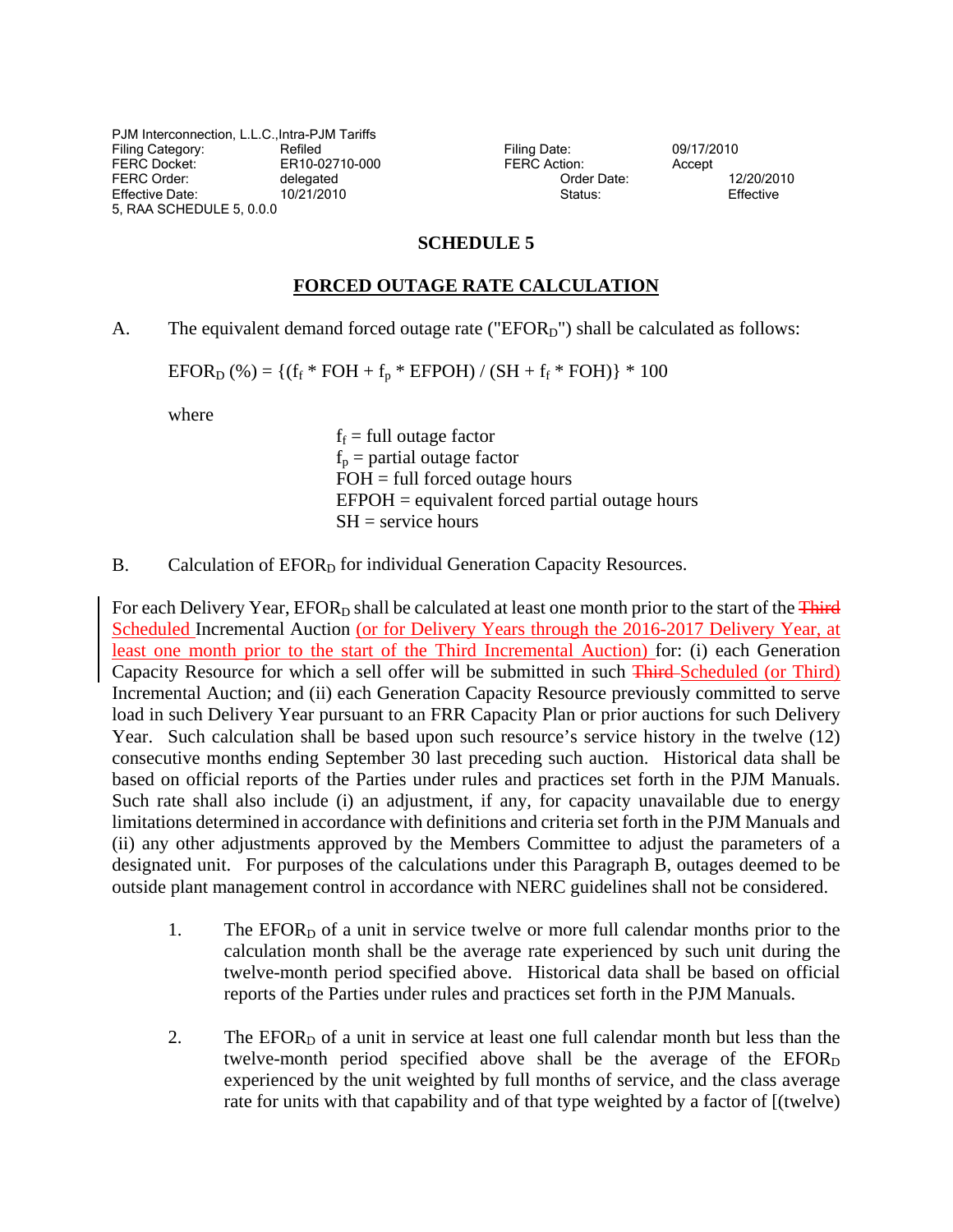minus (the number of months the unit was in service)]. Historical data shall be based on official reports of the Parties under rules and practices set forth in the PJM Manuals.

## C. Calculation of average  $EFOR<sub>D</sub>$  for the PJM Region

The forecast average  $EFOR<sub>D</sub>$  for the PJM Region in a Delivery Year shall be the average of the forced outage rates, weighted for unit capability and expected time in service, attributable to all of the Generation Capacity Resources within the PJM Region, that are planned to be in service during the Delivery Year, including Generation Capacity Resources purchased from specified units and excluding Generation Capacity Resources sold outside the PJM Region from specified units. Such rate shall also include (i) an adjustment, if any, for capacity unavailable due to energy limitations determined in accordance with definitions and criteria set forth in the PJM Manuals and (ii) any other adjustments developed by the Office of Interconnection and maintained in the PJM Manuals to adjust the parameters of a designated unit when such parameters are or will be used to determine a future PJM Region reserve requirement and such adjustment is required to more accurately predict the future performance of such unit in light of extraordinary circumstances. For the purposes of this Schedule, the average  $EFOR<sub>D</sub>$  shall be the average of the capacity-weighted EFOR<sub>D</sub>s of all units committed to serve load in the PJM Region; and for purposes of the  $EFOR<sub>D</sub>$  calculations under this Paragraph C for any Delivery Year beginning after May 31, 2010, outages deemed to be outside plant management control in accordance with NERC guidelines shall not be considered. All rates shall be in percent.

- 1. The  $EFOR<sub>D</sub>$  of a unit not yet in service or which has been in service less than one full calendar year at the time of forecast shall be the class average rate for units with that capability and of that type, as estimated and used in the calculation of the Forecast Pool Requirement.
- 2. The EFOR $<sub>D</sub>$  of a unit in service five or more full calendar years at the time of</sub> forecast shall be the average rate experienced by such unit during the five most recent calendar years. Historical data shall be based on official reports of the Parties under rules and practices developed by the Office of Interconnection and maintained in the PJM Manuals.
- 3. The  $EFOR<sub>D</sub>$  of a unit in service at least one full calendar year but less than five full calendar years at the time of the forecast shall be determined as follows:

## Full Calendar Years of Service

| One-fifth the rate experienced during the calendar year, plus<br>four-fifths the class average rate.                |
|---------------------------------------------------------------------------------------------------------------------|
| Two-fifths the average rate experienced during the two<br>calendar years, plus three-fifths the class average rate. |